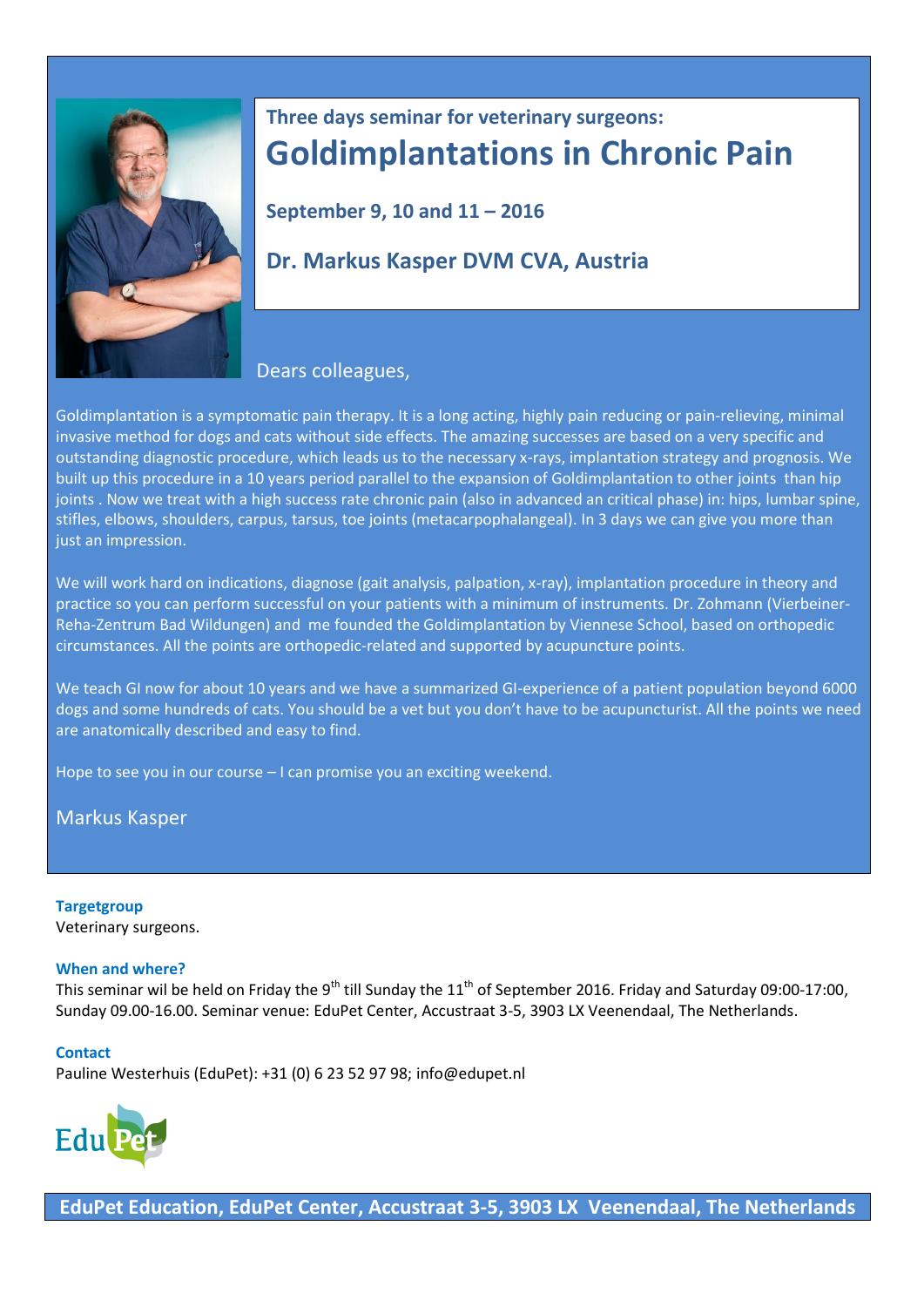#### **Seminar fee**

**Before** July 1st. € 845 incl. 21% VAT, **after** July 1st € 925 incl.21% VAT. This includes coffee, tea, lunches and readings.

#### **Accreditation**

Collectief Praktiserende Dierenartsen (CPD) according the guidelines of the Federation of Veterinarians of Europe (FVE). CPD credits: in application

#### **Registration and payment**

Please register on our websit[e www.edupet.nl](http://www.edupet.nl/) . When we have received your payment you will receive a confirmation email of registration.

#### **Stay & Travel**

*Based on availability* EduPet can book a room for you for a special rate at [Hotel Veenendaal -](https://www.hotelveenendaal.com/?gclid=CPXFj-jQg8sCFdgaGwoddzoHFg) Van der Valk in Veenendaal, the Netherlands. Look at our website for the special rates and more information. Please send an e-mail to [info@edupet.nl](mailto:info@edupet.nl) with your name and the dates. *Public transport:* Train from Amsterdam (Airport) to Veenendaal - De Klomp. From the trainstation it's a 5 minute walk to the hotel. Follow the signs.

#### **About the teacher**

**Dr. vet. med. Markus Kasper DVM CVA**. Tierklinik & Tierheilzentrum Aspern, Aspernstrasse 130, 1220 Vienna, Austria. E: [maka@tierklinik-aspern.at,](mailto:maka@tierklinik-aspern.at) T: +43 1 2801020. [www.tierklinik-aspern.at.](http://www.tierklinik-aspern.at/)

Markus is a specialist for veterinary acupuncture and neuraltherapy (Austrian Veterinary Chamber). Markus graduated in 1993. In that same year he founded Tierklinik & Tierhelizentrum Aspern with the first Pain-Department for Dogs & Cats. Markus is a Certified Member of IVAS (International Veterinary Acupuncture Society). He is author of several books and articles on neuraltherapy and diagnosis and treatment of chronic pain. He gives international courses and lectures on the treatment with gold implantation.